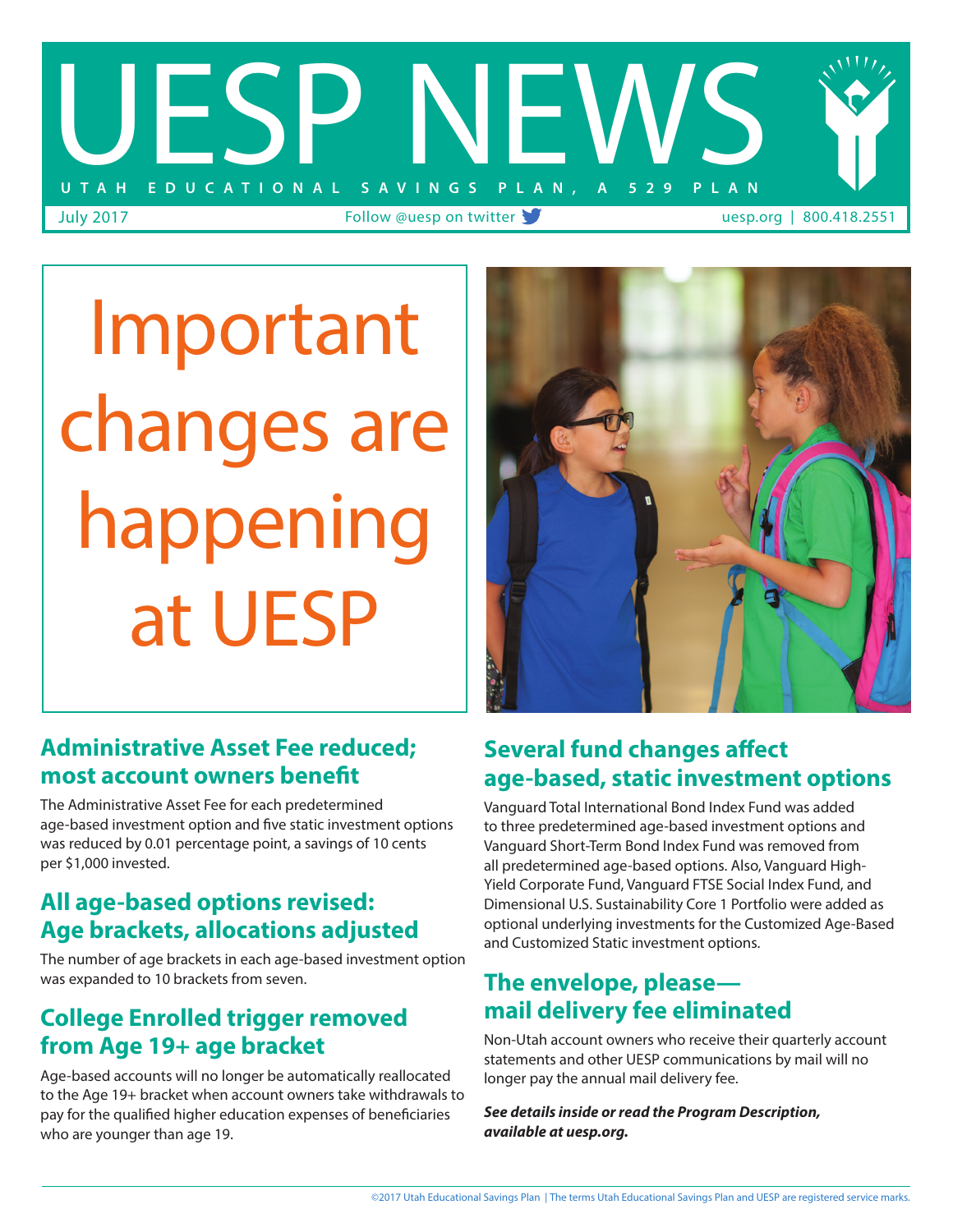# **A Smoother, More Gradual Glide Path in the Age-Based Options**

**O**n July 14, 2017, the number of age brackets in all age-based options was expanded to 10 brackets from seven. Also, starting with the new Age 7-9 bracket, many of the brackets for older beneficiaries contain a higher percentage of equities. More age brackets will produce a smoother transition from equities to fixed-income funds as the account beneficiary gets closer to college, while allowing a greater exposure to stocks over time. What's more, smaller stepdowns from equities to fixed-income allocations should reduce the potential

loss in account value if the stock market experiences a downturn on the day when an age-based account qualifies for the next bracket. For more information, please see the Program Description available at **uesp.org.**

### **Glide Path for Age-Based Aggressive Global and Aggressive Domestic Options**



### **Glide Path for Age-Based Moderate Option**



### **Glide Path for Age-Based Conservative Option**

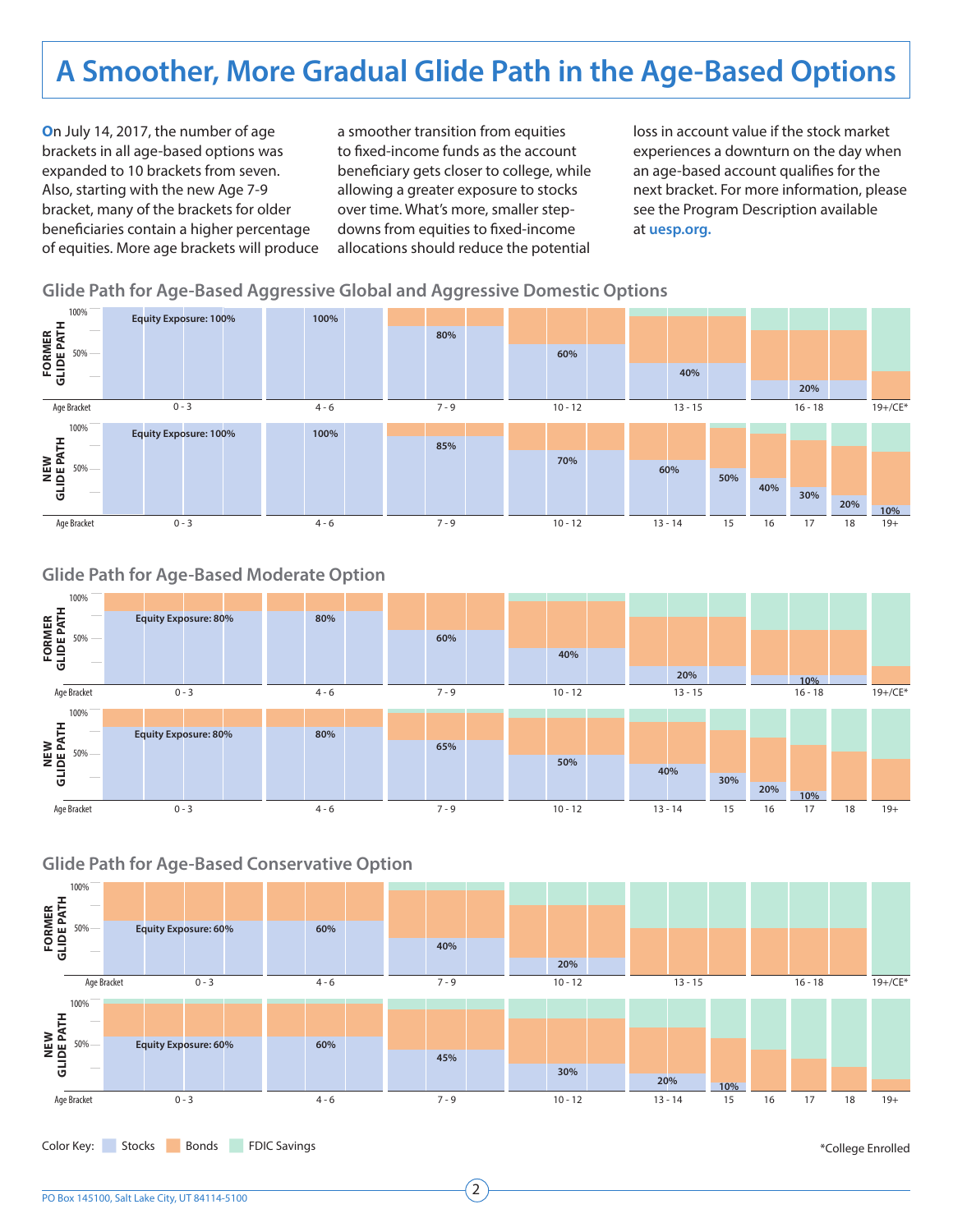# **Snapshots of Age-Based Option Changes (Effective July 14, 2017)**

|                                                                                                                                                                                                                                      | Vanguard<br>Institutional Total<br>Stock Market Index<br>Fund | Vanguard Developed<br>Markets Index Fund | Emerging<br>tock Index<br>ত দ<br>Vanguard<br>Markets<br>Fund | Vanguard Total Bond<br>Market Index Fund | Vanguard<br>Short-Term<br>Investment-Grade<br>Fund | Vanguard Total<br>International Bond<br>Index Fund | FDIC-insured Savings<br>Account              |                                                                                                                                                                             | Vanguard<br>Institutional Total<br>Stock Market Index<br>Fund | Vanguard Developed<br>Markets Index Fund | Vanguard Emerging<br>Markets Stock Index<br>Fund | Vanguard Total Bond<br>Market Index Fund | Vanguard<br>Short-Term<br>Invoctor |
|--------------------------------------------------------------------------------------------------------------------------------------------------------------------------------------------------------------------------------------|---------------------------------------------------------------|------------------------------------------|--------------------------------------------------------------|------------------------------------------|----------------------------------------------------|----------------------------------------------------|----------------------------------------------|-----------------------------------------------------------------------------------------------------------------------------------------------------------------------------|---------------------------------------------------------------|------------------------------------------|--------------------------------------------------|------------------------------------------|------------------------------------|
| <b>Ticker Symbol</b>                                                                                                                                                                                                                 | <b>VITPX</b>                                                  | <b>VDIPX</b>                             | <b>VEMRX</b>                                                 | <b>VBMPX</b>                             | <b>VFSIX</b>                                       | <b>VTIFX</b>                                       | <b>FDIC</b>                                  | <b>Ticker Symbol</b>                                                                                                                                                        | <b>VITPX</b>                                                  | <b>VDIPX</b>                             | <b>VEMRX</b>                                     | <b>VBMPX</b>                             | <b>VFSI</b>                        |
| <b>AGE BRACKETS</b>                                                                                                                                                                                                                  |                                                               |                                          |                                                              |                                          |                                                    |                                                    |                                              | <b>AGE BRACKETS</b>                                                                                                                                                         |                                                               |                                          |                                                  |                                          |                                    |
| Age 0-3                                                                                                                                                                                                                              | 65.0%                                                         | 26.0%                                    | 9.0%                                                         |                                          |                                                    |                                                    |                                              | Age 0-3                                                                                                                                                                     | 100.0%                                                        |                                          |                                                  |                                          |                                    |
| Age 4-6                                                                                                                                                                                                                              | 65.0%                                                         | 26.0%                                    | 9.0%                                                         |                                          |                                                    |                                                    |                                              | Age 4-6                                                                                                                                                                     | 100.0%                                                        |                                          |                                                  |                                          |                                    |
| Age 7-9                                                                                                                                                                                                                              | 55.5%                                                         | 22.0%                                    | 7.5%                                                         | 8.5%                                     | 3.0%                                               | 3.5%                                               |                                              | Age 7-9                                                                                                                                                                     | 85.0%                                                         |                                          |                                                  | 12.0%                                    | $3.0^{\circ}$                      |
| Age 10-12                                                                                                                                                                                                                            | 45.5%                                                         | 18.5%                                    | 6.0%                                                         | 16.0%                                    | 9.0%                                               | 5.0%                                               |                                              | Age 10-12                                                                                                                                                                   | 70.0%                                                         |                                          |                                                  | 21.0%                                    | $9.0^{\circ}$                      |
| Age 13-14                                                                                                                                                                                                                            | 39.0%                                                         | 15.5%                                    | 5.5%                                                         | 16.5%                                    | 18.0%                                              | 5.5%                                               |                                              | Age 13-14                                                                                                                                                                   | 60.0%                                                         |                                          |                                                  | 22.0%                                    | 18.0                               |
| Age 15                                                                                                                                                                                                                               | 32.5%                                                         | 13.0%                                    | 4.5%                                                         | 17.5%                                    | 22.0%                                              | 5.5%                                               | 5.0%                                         | Age 15                                                                                                                                                                      | 50.0%                                                         |                                          |                                                  | 23.0%                                    | 22.0                               |
| Age 16                                                                                                                                                                                                                               | 26.0%                                                         | 10.5%                                    | 3.5%                                                         | 17.5%                                    | 25.5%                                              | 5.5%                                               | 11.5%                                        | Age 16                                                                                                                                                                      | 40.0%                                                         |                                          |                                                  | 23.0%                                    | $25.5^{\circ}$                     |
| Age 17                                                                                                                                                                                                                               | 19.5%                                                         | 8.0%                                     | 2.5%                                                         | 18.0%                                    | 27.5%                                              | 5.5%                                               | 19.0%                                        | Age 17                                                                                                                                                                      | 30.0%                                                         |                                          |                                                  | 23.5%                                    | 27.5'                              |
| Age 18                                                                                                                                                                                                                               | 13.0%                                                         | 5.0%                                     | 2.0%                                                         | 18.5%                                    | 30.0%                                              | 6.0%                                               | 25.5%                                        | Age 18                                                                                                                                                                      | 20.0%                                                         |                                          |                                                  | 24.5%                                    | 30.0                               |
| Age 19+                                                                                                                                                                                                                              | 6.5%                                                          | 2.5%                                     | 1.0%                                                         | 19.0%                                    | 32.5%                                              | 6.0%                                               | 32.5%                                        | Age 19+                                                                                                                                                                     | 10.0%                                                         |                                          |                                                  | 25.0%                                    | 32.5'                              |
| • Age brackets increased from 7 to 10<br>• Equities in 10 brackets instead of 6<br>• College Enrolled trigger is eliminated<br>• Vanguard Total International Bond Index Fund added<br>• Vanguard Short-Term Bond Index Fund removed |                                                               |                                          |                                                              |                                          |                                                    |                                                    |                                              | • Age brackets increased from 7 to 10<br>• Equities in 10 brackets instead of 6<br>• College Enrolled trigger is eliminated<br>• Vanguard Short-Term Bond Index Fund remove |                                                               |                                          |                                                  |                                          |                                    |
| <b>Revised Age-Based Moderate Option</b>                                                                                                                                                                                             |                                                               |                                          |                                                              |                                          |                                                    |                                                    | <b>Revised Age-Based Conservative Option</b> |                                                                                                                                                                             |                                                               |                                          |                                                  |                                          |                                    |

- Age brackets increased from 7 to 10
- Equities in 10 brackets instead of 6
- College Enrolled trigger is eliminated
- Vanguard Total International Bond Index Fund added
- Vanguard Short-Term Bond Index Fund removed

|                      | Stock Market Index<br>Institutional Total<br><b>Janguard</b><br>Fund | Vanguard Developed<br>Markets Index Fund | Vanguard Emerging<br>Markets Stock Index<br>Fund | Vanguard Total Bond<br>Market Index Fund | Investment-Grade<br>Short-Term<br>Vanguard<br>Fund | International Bond<br>Vanguard Total<br>Index Fund | FDIC-insured Savings<br>Account |
|----------------------|----------------------------------------------------------------------|------------------------------------------|--------------------------------------------------|------------------------------------------|----------------------------------------------------|----------------------------------------------------|---------------------------------|
| <b>Ticker Symbol</b> | <b>VITPX</b>                                                         | <b>VDIPX</b>                             | <b>VEMRX</b>                                     | <b>VBMPX</b>                             | <b>VFSIX</b>                                       | <b>VTIFX</b>                                       | <b>FDIC</b>                     |
| <b>AGE BRACKETS</b>  |                                                                      |                                          |                                                  |                                          |                                                    |                                                    |                                 |
| Age 0-3              | 52.0%                                                                | 21.0%                                    | 7.0%                                             | 11.0%                                    | 6.5%                                               | 2.5%                                               |                                 |
| Age 4-6              | 52.0%                                                                | 21.0%                                    | 7.0%                                             | 11.0%                                    | 6.5%                                               | 2.5%                                               |                                 |
| Age 7-9              | 42.5%                                                                | 17.0%                                    | 5.5%                                             | 14.0%                                    | 12.0%                                              | 4.0%                                               | 5.0%                            |
| Age 10-12            | 32.5%                                                                | 13.0%                                    | 4.5%                                             | 15.0%                                    | 18.5%                                              | 5.0%                                               | 11.5%                           |
| Age 13-14            | 26.0%                                                                | 10.5%                                    | 3.5%                                             | 16.5%                                    | 21.0%                                              | 5.5%                                               | 17.0%                           |
| Age 15               | 19.5%                                                                | 8.0%                                     | 2.5%                                             | 17.0%                                    | 24.0%                                              | 5.0%                                               | 24.0%                           |
| Age 16               | 13.0%                                                                | 5.0%                                     | 2.0%                                             | 18.0%                                    | 26.0%                                              | 4.5%                                               | 31.5%                           |
| Age 17               | 6.5%                                                                 | 2.5%                                     | 1.0%                                             | 20.5%                                    | 26.0%                                              | 4.5%                                               | 39.0%                           |
| Age 18               |                                                                      |                                          |                                                  | 23.0%                                    | 25.5%                                              | 4.5%                                               | 47.0%                           |
| Age 19+              |                                                                      |                                          |                                                  | 17.0%                                    | 24.0%                                              | 3.0%                                               | 56.0%                           |

- Age brackets increased from 7 to 10
- Equities in 8 brackets instead of 6
- College Enrolled trigger is eliminated
- Vanguard Total International Bond Index Fund added
- Vanguard Short-Term Bond Index Fund removed

## **Revised Age-Based Aggressive Global Option Revised Age-Based Aggressive Domestic Option**

|                      | Stock Market Index<br>Institutional Total<br>Vanguard<br>Fund | Vanguard Developed<br>Markets Index Fund | Markets Stock Index<br>Vanguard Emerging<br>Fund | Vanguard Total Bond<br>Market Index Fund | Investment-Grade<br>Short-Term<br>Vanguard<br>Fund | International Bond<br>Vanguard Total<br>Index Fund | FDIC-insured Savings<br>Account |
|----------------------|---------------------------------------------------------------|------------------------------------------|--------------------------------------------------|------------------------------------------|----------------------------------------------------|----------------------------------------------------|---------------------------------|
| <b>Ticker Symbol</b> | <b>VITPX</b>                                                  | <b>VDIPX</b>                             | <b>VEMRX</b>                                     | <b>VBMPX</b>                             | <b>VFSIX</b>                                       | <b>VTIFX</b>                                       | <b>FDIC</b>                     |
| <b>AGE BRACKETS</b>  |                                                               |                                          |                                                  |                                          |                                                    |                                                    |                                 |
| Age 0-3              | 100.0%                                                        |                                          |                                                  |                                          |                                                    |                                                    |                                 |
| Age 4-6              | 100.0%                                                        |                                          |                                                  |                                          |                                                    |                                                    |                                 |
| Age 7-9              | 85.0%                                                         |                                          |                                                  | 12.0%                                    | 3.0%                                               |                                                    |                                 |
| Age 10-12            | 70.0%                                                         |                                          |                                                  | 21.0%                                    | 9.0%                                               |                                                    |                                 |
| Age 13-14            | 60.0%                                                         |                                          |                                                  | 22.0%                                    | 18.0%                                              |                                                    |                                 |
| Age 15               | 50.0%                                                         |                                          |                                                  | 23.0%                                    | 22.0%                                              |                                                    | 5.0%                            |
| Age 16               | 40.0%                                                         |                                          |                                                  | 23.0%                                    | 25.5%                                              |                                                    | 11.5%                           |
| Age 17               | 30.0%                                                         |                                          |                                                  | 23.5%                                    | 27.5%                                              |                                                    | 19.0%                           |
| Age 18               | 20.0%                                                         |                                          |                                                  | 24.5%                                    | 30.0%                                              |                                                    | 25.5%                           |
| Age 19+              | 10.0%                                                         |                                          |                                                  | 25.0%                                    | 32.5%                                              |                                                    | 32.5%                           |

- Age brackets increased from 7 to 10
- Equities in 10 brackets instead of 6
- College Enrolled trigger is eliminated
- Vanguard Short-Term Bond Index Fund removed

|                      | Stock Market Index<br>Institutional Total<br>Vanquard<br>Fund | Vanguard Developed<br>Markets Index Fund | Markets Stock Index<br>Vanguard Emerging<br>Fund | Vanguard Total Bond<br>Market Index Fund | Investment-Grade<br>Short-Term<br>Vanguard<br>Fund | International Bond<br>Vanguard Total<br>Index Fund | FDIC-insured Savings<br>Account |
|----------------------|---------------------------------------------------------------|------------------------------------------|--------------------------------------------------|------------------------------------------|----------------------------------------------------|----------------------------------------------------|---------------------------------|
| <b>Ticker Symbol</b> | <b>VITPX</b>                                                  | <b>VDIPX</b>                             | <b>VEMRX</b>                                     | <b>VBMPX</b>                             | <b>VFSIX</b>                                       | <b>VTIFX</b>                                       | <b>FDIC</b>                     |
| <b>AGE BRACKETS</b>  |                                                               |                                          |                                                  |                                          |                                                    |                                                    |                                 |
| Age 0-3              | 39.0%                                                         | 15.5%                                    | 5.5%                                             | 15.0%                                    | 14.0%                                              | 5.0%                                               | 6.0%                            |
| Age 4-6              | 39.0%                                                         | 15.5%                                    | 5.5%                                             | 15.0%                                    | 14.0%                                              | 5.0%                                               | 6.0%                            |
| Age 7-9              | 29.0%                                                         | 12.0%                                    | 4.0%                                             | 18.0%                                    | 19.0%                                              | 6.0%                                               | 12.0%                           |
| Age 10-12            | 19.5%                                                         | 8.0%                                     | 2.5%                                             | 19.5%                                    | 22.5%                                              | 5.5%                                               | 22.5%                           |
| Age 13-14            | 13.0%                                                         | 5.0%                                     | 2.0%                                             | 22.5%                                    | 21.5%                                              | 5.0%                                               | 31.0%                           |
| Age 15               | 6.5%                                                          | 2.5%                                     | 1.0%                                             | 22.0%                                    | 20.5%                                              | 5.0%                                               | 42.5%                           |
| Age 16               |                                                               |                                          |                                                  | 22.0%                                    | 18.5%                                              | 4.5%                                               | 55.0%                           |
| Age 17               |                                                               |                                          |                                                  | 16.0%                                    | 16.0%                                              | 3.5%                                               | 64.5%                           |
| Age 18               |                                                               |                                          |                                                  | 10.5%                                    | 13.5%                                              | 2.5%                                               | 73.5%                           |
| Age 19+              |                                                               |                                          |                                                  | 4.0%                                     | 9.5%                                               | 1.0%                                               | 85.5%                           |

- Age brackets increased from 7 to 10
- Equities in 6 brackets instead of 4
- College Enrolled trigger is eliminated
- Vanguard Total International Bond Index Fund added
- Vanguard Short-Term Bond Index Fund removed

*Assets in all predetermined age-based accounts automatically transitioned from their allocations in previous age brackets to the redesigned age brackets on July 14, 2017. continued on Person of Australian Continued on next page* **▶** *continued on next page* **▶** *continued on next page* **▶** 

## **College Enrolled Trigger Is History**

**The Age 19+ or College Enrolled age bracket in each age-based option was redesigned to remove the College Enrolled trigger.** 

**Previously, when an account owner withdrew funds to pay for the qualified higher education expenses of a middle or high school** 

**student enrolled in a college class, the account was automatically moved to the Age 19+ or College Enrolled bracket.**

**With the College Enrolled trigger removed, the account will remain in the age bracket corresponding to the beneficiary's age and continue to move down the glide path designed for the account owner's investment option.**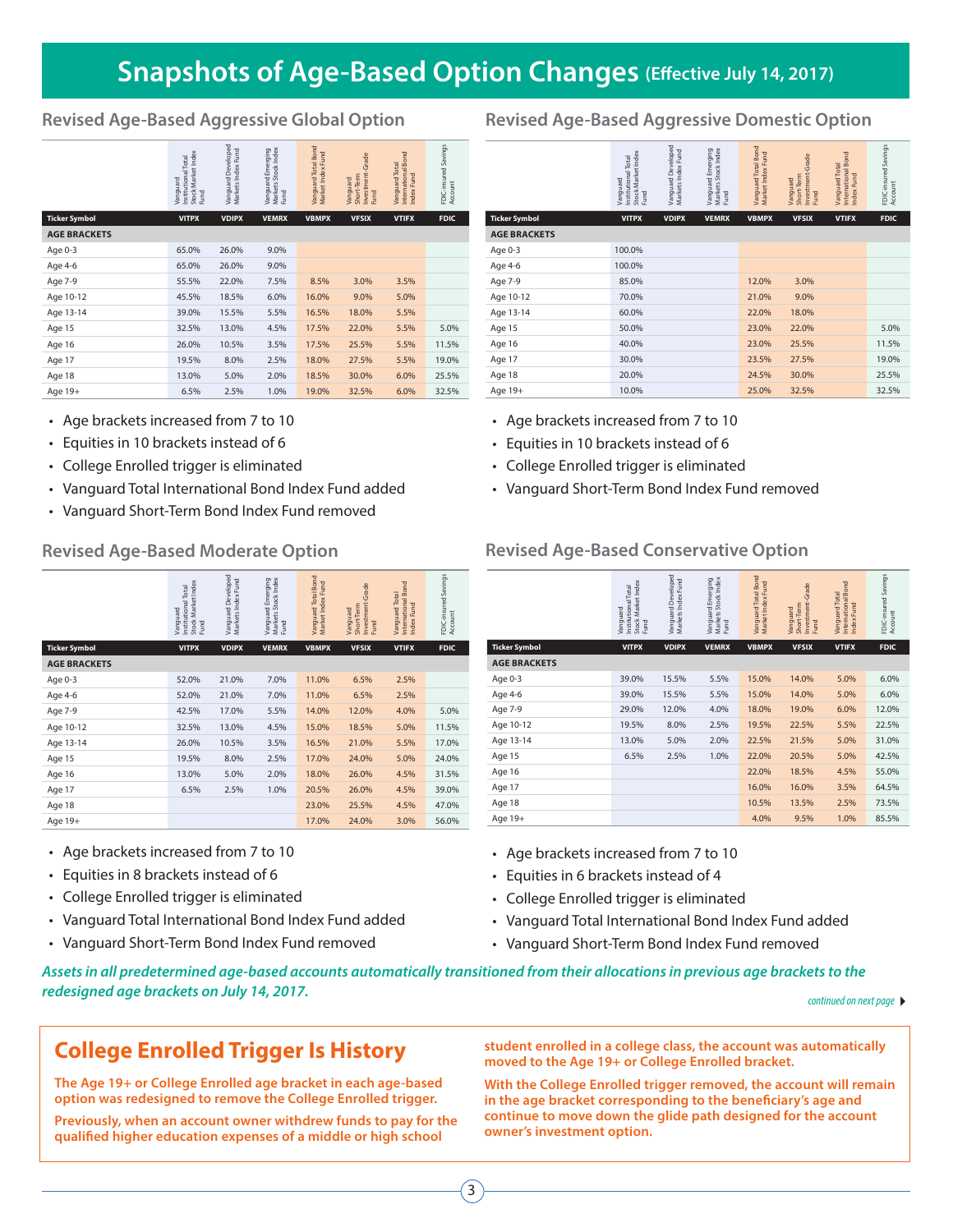### *continued from previous page*

### **Revised Customized Age-Based Option**

- Age brackets increased from 7 to 10
- College Enrolled trigger is eliminated
- Vanguard High-Yield Corporate Fund added as an optional underlying investment
- Vanguard FTSE Social Index Fund added as an optional underlying investment
- Dimensional U.S. Sustainability Core 1 Portfolio added as an optional underlying investment

| <b>Previous Age Brackets</b> | <b>New Age Brackets</b> |
|------------------------------|-------------------------|
| $0 - 3$                      | $0 - 3$                 |
| $4 - 6$                      | $4 - 6$                 |
| $7 - 9$                      | $7 - 9$                 |
| $10 - 12$                    | $10 - 12$               |
| $13 - 15$                    | $13 - 14$               |
|                              | 15                      |
| $16 - 18$                    | 16                      |
|                              | 17                      |
|                              | 18                      |
| 19+/college enrolled         | $19+$                   |

*The color bands show how the age brackets transitioned on July 14, 2017.*

Assets in all customized age-based accounts automatically transitioned from their allocations in previous age brackets to the redesigned age brackets on July 14, 2017.

For example, the asset allocation for the previous Age 13-15 bracket is the same for the redesigned Age 13-14 bracket and the Age 15 bracket. No automatic change occurred in account asset allocation percentages or underlying funds.

You can get more information about the changes by visiting **uesp.org** or reading the Program Description.

## **UESP offices are closed for the following holidays**

- **Pioneer Day (Utah State Holiday) Monday, July 24, 2017**
- **Labor Day Monday, September 4, 2017**

# **UESP Cuts One Fee, Eliminates Another**

UESP does all it can to keep costs low so we can be financially accessible to as many families as possible. That's why UESP has reduced one fee and eliminated another.

The annual **Administrative Asset Fee** for all predetermined age-based investment options and five static investment options was lowered to 0.16 percent from 0.17 percent, a savings of 10 cents per \$1,000 invested, as of July 1, 2017.

Please refer to the UESP Asset Fee Structure Table below to see the age-based and static investment options affected by the reduction.

The annual **Administrative Mail Delivery Fee** was eliminated as of July 1, 2017. The fee had charged \$2 per \$1,000 of account balance and was capped at \$12.

The mail delivery fee was charged to non-Utah residents who elected to receive UESP communications, such as quarterly statements and the Program Description, by mail. Utah residents and non-Utah residents who receive UESP communications online were not required to pay the fee.

| <b>UESP ASSET FEE</b>               | Annual Asset-Based Program Fees |                            |                         |  |  |  |
|-------------------------------------|---------------------------------|----------------------------|-------------------------|--|--|--|
| <b>STRUCTURE TABLE</b>              | Estimated                       | <b>UESP Administrative</b> | <b>Total Annual</b>     |  |  |  |
|                                     | <b>Underlying Fund</b>          | <b>Asset Fee</b>           | <b>Asset-Based Fees</b> |  |  |  |
| <b>Investment Option</b>            | <b>Expense Ratios</b>           |                            |                         |  |  |  |
|                                     | (a)                             | (b)                        | $(a) + (b)$             |  |  |  |
| <b>AGE-BASED INVESTMENT OPTIONS</b> |                                 |                            |                         |  |  |  |
| <b>AGE-BASED AGGRESSIVE GLOBAL</b>  |                                 |                            |                         |  |  |  |
| Age 0-3                             | 0.034%                          | 0.16%                      | 0.194%                  |  |  |  |
| Age 4-6                             | 0.034%                          | 0.16%                      | 0.194%                  |  |  |  |
| Age 7-9                             | 0.036%                          | 0.16%                      | 0.196%                  |  |  |  |
| Age 10-12                           | 0.038%                          | 0.16%                      | 0.198%                  |  |  |  |
| Age 13-14                           | 0.042%                          | 0.16%                      | 0.202%                  |  |  |  |
| Age 15                              | 0.042%                          | 0.16%                      | 0.202%                  |  |  |  |
| Age 16                              | 0.041%                          | 0.16%                      | 0.201%                  |  |  |  |
| Age 17                              | 0.039%                          | 0.16%                      | 0.199%                  |  |  |  |
| Age 18                              | 0.038%                          | 0.16%                      | 0.198%                  |  |  |  |
| Age 19+                             | 0.036%                          | 0.16%                      | 0.196%                  |  |  |  |
| AGE-BASED AGGRESSIVE DOMESTIC       |                                 |                            |                         |  |  |  |
| Age 0-3                             | 0.020%                          | 0.16%                      | 0.180%                  |  |  |  |
| Age 4-6                             | 0.020%                          | 0.16%                      | 0.180%                  |  |  |  |
| Age 7-9                             | 0.023%                          | 0.16%                      | 0.183%                  |  |  |  |
| Age 10-12                           | 0.027%                          | 0.16%                      | 0.187%                  |  |  |  |
| Age 13-14                           | 0.031%                          | 0.16%                      | 0.191%                  |  |  |  |
| Age 15                              | 0.032%                          | 0.16%                      | 0.192%                  |  |  |  |
| Age 16                              | 0.033%                          | 0.16%                      | 0.193%                  |  |  |  |
| Age 17                              | 0.032%                          | 0.16%                      | 0.192%                  |  |  |  |
| Age 18                              | 0.032%                          | 0.16%                      | 0.192%                  |  |  |  |
| Age 19+                             | 0.032%                          | 0.16%                      | 0.192%                  |  |  |  |
| <b>AGE-BASED MODERATE</b>           |                                 |                            |                         |  |  |  |
| Age 0-3                             | 0.037%                          | 0.16%                      | 0.197%                  |  |  |  |
| Age 4-6                             | 0.037%                          | 0.16%                      | 0.197%                  |  |  |  |
| Age 7-9                             | 0.037%                          | 0.16%                      | 0.197%                  |  |  |  |
| Age 10-12                           | 0.038%                          | 0.16%                      | 0.198%                  |  |  |  |
| Age 13-14                           | 0.037%                          | 0.16%                      | 0.197%                  |  |  |  |
| Age 15                              | 0.036%                          | 0.16%                      | 0.196%                  |  |  |  |
| Age 16                              | 0.034%                          | 0.16%                      | 0.194%                  |  |  |  |
| Age 17                              | 0.031%                          | 0.16%                      | 0.191%                  |  |  |  |
| Age 18                              | 0.028%                          | 0.16%                      | 0.188%                  |  |  |  |
| Age 19+                             | 0.024%                          | 0.16%                      | 0.184%                  |  |  |  |
| <b>AGE-BASED CONSERVATIVE</b>       |                                 |                            |                         |  |  |  |
| Age 0-3                             | 0.038%                          | 0.16%                      | 0.198%                  |  |  |  |
| Age 4-6                             | 0.038%                          | 0.16%                      | 0.198%                  |  |  |  |
| Age 7-9                             | 0.038%                          | 0.16%                      | 0.198%                  |  |  |  |
| Age 10-12                           | 0.036%                          | 0.16%                      | 0.196%                  |  |  |  |
| Age 13-14                           | 0.032%                          | 0.16%                      | 0.192%                  |  |  |  |
| Age 15                              | 0.028%                          | 0.16%                      | 0.188%                  |  |  |  |
| Age 16                              | 0.023%                          | 0.16%                      | 0.183%                  |  |  |  |
| Age 17                              | 0.018%                          | 0.16%                      | 0.178%                  |  |  |  |
| Age 18                              | 0.014%                          | 0.16%                      | 0.174%                  |  |  |  |
| Age 19+                             | 0.009%                          | 0.16%                      | 0.169%                  |  |  |  |
| <b>STATIC INVESTMENT OPTIONS</b>    |                                 |                            |                         |  |  |  |
| <b>EQUITY-100% DOMESTIC</b>         | 0.020%                          | 0.16%                      | 0.180%                  |  |  |  |
| <b>EQUITY-30% INTERNATIONAL</b>     | 0.029%                          | 0.16%                      | 0.189%                  |  |  |  |
| <b>EQUITY-10% INTERNATIONAL</b>     | 0.033%                          | 0.16%                      | 0.193%                  |  |  |  |
| 70% EQUITY/30% FIXED INCOME         | 0.032%                          | 0.16%                      | 0.192%                  |  |  |  |
| 20% EQUITY/80% FIXED INCOME         | 0.036%                          | 0.16%                      | 0.196%                  |  |  |  |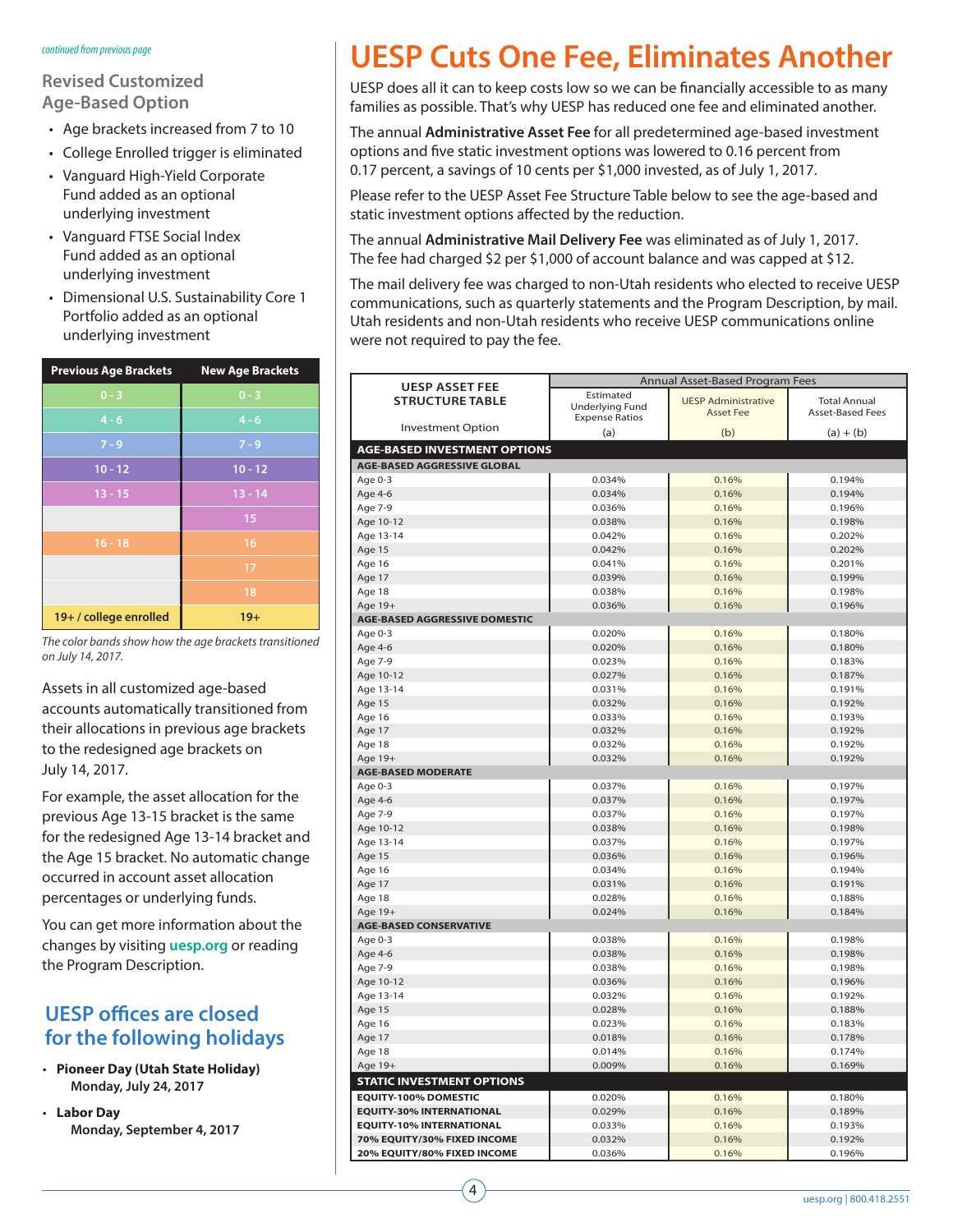## **Investment Option Performance as of June 30, 2017**

|                           |                                          |        | Latest |                   |        | Average Annualized Return <sup>2</sup> |        |       |           |                   |
|---------------------------|------------------------------------------|--------|--------|-------------------|--------|----------------------------------------|--------|-------|-----------|-------------------|
|                           |                                          | Latest | Three  | Year to           | One    | Three                                  | Five   | Ten   | Since     | Inception         |
|                           |                                          | Month  | Months | Date <sup>1</sup> | Year   | Year                                   | Year   | Year  | Inception | Date <sup>3</sup> |
|                           | <b>AGE-BASED INVESTMENT OPTIONS</b>      |        |        |                   |        |                                        |        |       |           |                   |
|                           | Age $0-3$                                | 0.81%  | 3.77%  | 10.55%            | 18.75% | 6.73%                                  | 12.82% | 6.17% | 10.14%    | 4/1/2003          |
|                           | Age 4-6                                  | 0.81%  | 3.77%  | 10.55%            | 18.75% | 6.73%                                  | 12.81% | 6.17% | 10.14%    | 4/1/2003          |
| Age-Based                 | Age 7-9                                  | 0.66%  | 3.28%  | 8.89%             | 14.91% | 5.84%                                  | 10.68% | 6.17% | 9.32%     | 4/1/2003          |
|                           | Age 10-12                                | 0.51%  | 2.73%  | 7.14%             | 11.14% | 4.88%                                  | 8.50%  | 5.91% | 8.25%     | 4/1/2003          |
|                           | Age 13-15                                | 0.36%  | 2.08%  | 5.24%             | 7.63%  | 3.79%                                  | 6.22%  | 5.37% | 6.90%     | 4/1/2003          |
| <b>Aggressive Global</b>  | Age 16-18                                | 0.22%  | 1.35%  | 3.22%             | 4.22%  | 2.58%                                  | 3.82%  | 4.60% | 5.29%     | 4/1/2003          |
|                           | Age 19+ or College Enrolled <sup>4</sup> | 0.08%  | 0.44%  | 0.83%             | 0.94%  | 1.01%                                  | 0.90%  | 1.24% | 1.69%     | 4/1/2003          |
|                           | Age $0-3$                                | 0.91%  | 2.99%  | 8.86%             | 18.30% | 8.93%                                  | 14.21% | 7.05% | 5.38%     | 9/20/1999         |
| Domestic                  | Age 4-6                                  | 0.91%  | 2.99%  | 8.86%             | 18.30% | 8.93%                                  | 13.82% | 7.35% | 5.66%     | 9/20/1999         |
| Age-Based                 | Age 7-9                                  | 0.74%  | 2.64%  | 7.53%             | 14.56% | 7.59%                                  | 11.75% | 6.81% | 5.46%     | 9/20/1999         |
|                           | Age 10-12                                | 0.56%  | 2.24%  | 6.13%             | 10.90% | 6.18%                                  | 9.64%  | 6.19% | 5.22%     | 9/20/1999         |
|                           | Age 13-15                                | 0.40%  | 1.75%  | 4.57%             | 7.51%  | 4.66%                                  | 7.23%  | 5.28% | 4.76%     | 9/20/1999         |
| Aggressive                | Age 16-18                                | 0.24%  | 1.19%  | 2.89%             | 4.14%  | 3.04%                                  | 4.32%  | 4.17% | 4.24%     | 9/20/1999         |
|                           | Age 19+ or College Enrolled <sup>4</sup> | 0.08%  | 0.44%  | 0.83%             | 0.95%  | 1.01%                                  | 0.90%  | 1.24% | 2.13%     | 9/20/1999         |
|                           | Age $0-3$                                | 0.66%  | 3.28%  | 8.88%             | 14.91% | 5.84%                                  | 10.33% | 5.52% | 9.15%     | 4/1/2003          |
|                           | Age 4-6                                  | 0.66%  | 3.27%  | 8.88%             | 14.91% | 5.84%                                  | 9.98%  | 5.84% | 8.93%     | 4/1/2003          |
| Age-Based<br>Moderate     | Age 7-9                                  | 0.51%  | 2.73%  | 7.14%             | 11.14% | 4.88%                                  | 8.25%  | 5.43% | 8.15%     | 4/1/2003          |
|                           | Age 10-12                                | 0.36%  | 2.08%  | 5.24%             | 7.63%  | 3.78%                                  | 6.37%  | 4.89% | 7.26%     | 4/1/2003          |
|                           | Age 13-15                                | 0.22%  | 1.36%  | 3.23%             | 4.22%  | 2.59%                                  | 4.39%  | 4.01% | 6.11%     | 4/1/2003          |
|                           | Age 16-18                                | 0.14%  | 0.86%  | 2.00%             | 2.62%  | 1.78%                                  | 3.00%  | 3.38% | 5.11%     | 4/1/2003          |
|                           | Age 19+ or College Enrolled <sup>4</sup> | 0.09%  | 0.41%  | 0.77%             | 1.00%  | 0.95%                                  | 0.82%  | 1.20% | 1.66%     | 4/1/2003          |
|                           | Age $0-3$                                | 0.51%  | 2.73%  | 7.18%             | 11.19% | 4.89%                                  | 8.01%  | 5.86% | 7.85%     | 4/1/2003          |
|                           | Age 4-6                                  | 0.51%  | 2.73%  | 7.14%             | 11.14% | 4.87%                                  | 7.68%  | 5.99% | 7.43%     | 4/1/2003          |
|                           | Age 7-9                                  | 0.36%  | 2.07%  | 5.24%             | 7.62%  | 3.78%                                  | 5.77%  | 5.32% | 6.42%     | 4/1/2003          |
| Conservative<br>Age-Based | Age 10-12                                | 0.22%  | 1.35%  | 3.22%             | 4.21%  | 2.58%                                  | 3.78%  | 4.34% | 5.16%     | 4/1/2003          |
|                           | Age 13-15                                | 0.06%  | 0.50%  | 0.98%             | 0.89%  | 1.16%                                  | 1.51%  | 3.15% | 3.72%     | 4/1/2003          |
|                           | Age 16-18                                | 0.06%  | 0.50%  | 0.98%             | 0.89%  | 1.16%                                  | 1.14%  | 2.92% | 2.91%     | 4/1/2003          |
|                           | Age 19+ or College Enrolled <sup>4</sup> | 0.11%  | 0.36%  | 0.65%             | 1.13%  | 0.83%                                  | 0.66%  | 1.12% | 1.61%     | 4/1/2003          |
|                           | Age $0-3$                                | 0.91%  | 2.99%  | 8.84%             | 18.27% | 8.82%                                  | 14.34% | 6.84% | 5.21%     | 9/20/1999         |
|                           | Age 4-6                                  | 0.91%  | 2.99%  | 8.85%             | 18.23% | 8.89%                                  | 14.39% | 6.86% | 5.22%     | 9/20/1999         |
|                           | Age 7-9                                  | 0.86%  | 2.91%  | 8.53%             | 17.29% | 8.58%                                  | 13.79% | 6.54% | 5.05%     | 9/20/1999         |
| new investments)          | Age 10-12                                | 0.74%  | 2.66%  | 7.57%             | 14.53% | 7.60%                                  | 11.98% | 5.85% | 4.72%     | 9/20/1999         |
|                           | Age 13-15                                | 0.62%  | 2.29%  | 6.40%             | 11.96% | 6.45%                                  | 10.00% | 5.21% | 4.47%     | 9/20/1999         |
| Option 3 (Closed to       | Age 16-18                                | 0.50%  | 1.93%  | 5.25%             | 9.36%  | 5.33%                                  | 8.07%  | 4.53% | 4.19%     | 9/20/1999         |
|                           | Age 19+ or College Enrolled <sup>4</sup> | 0.38%  | 1.50%  | 3.97%             | 6.89%  | 4.08%                                  | 5.99%  | 3.69% | 3.82%     | 9/20/1999         |

### Important Information Regarding Investments in UESP

The performance returns shown in the table above are based on a \$10,000 beginning account balance, assuming the money was invested on the first day and held until the last day of each period shown. These returns only reflect the performance returns of a hypothetical \$10,000 investment for a particular investment option over the stated period of time reflected in the table, not for individual accounts. Individual account performance will vary based on the timing of the initial and subsequent investments; withdrawals (if any); and the account balances.

The returns shown above (a) take into account the underlying investment performance for each period; (b) show applicable interest and dividends; and (c) are net of the Administrative Asset Fee charged by UESP during such periods. Beginning on January 1, 2010, and ending on September 30, 2014, the Administrative Maintenance Fee of up to \$15 annually was not reflected on the returns. Beginning on October 1, 2014, returns do not reflect the Administrative Maintenance Fee, which was renamed the Administrative Mail Delivery Fee and is capped at \$12 annually. The Administrative Mail Delivery Fee does not apply to Utah residents. It also does not apply to non-Utah residents who elect to view their quarterly account statements, Program Description, Program Description Supplements, newsletters, and all other UESP communications online rather than receiving them in the U.S. mail. The hypothetical performance for non-Utah residents who elect to receive quarterly account statements in the mail would be lower due to the annual Administrative Mail Delivery Fee.

For age-based and static investment options, performance returns shown above assume that (a) prior to January 1, 2007, the investment options did not rebalance; (b) beginning January 1, 2007, and ending December 31, 2012, investment options rebalanced on January 1 of each year to match the target allocations for each investment option in effect at the time; and (c) beginning January 1, 2013, investment returns are based on the aggregate market value of the investment options, which reflect the actual investment rebalancing that takes place on the

birthday of each beneficiary. For these reasons and the reasons stated above, the actual returns in an individual account will not match those shown in the tables.

Past performance does not guarantee future results. The value of a UESP account may vary depending on market conditions and the performance of the investment option selected. It could be more or less than the amount contributed. In short, an investment could lose value. Except for the underlying investment in the accounts insured by the Federal Deposit Insurance Corporation (FDIC) and held in trust by UESP at Sallie Mae Bank and U.S. Bank (Banks), investments in UESP are not insured by the (FDIC). Contributions to and earnings on investments in the FDIC-insured accounts:

- Retain their value, subject to the application of the rules and regulations of the Banks and the FDIC to each account owner.
- Are allocated between the Banks according to the following percentages: Sallie Mae Bank (90 percent) and U.S. Bank (10 percent).
- Are insured by the FDIC on a pass-through basis to each account owner at each bank up to the maximum amount set by federal law, which is \$250,000. The amount of FDIC insurance is based on the total of (a) the value of an account owner's investments in the FDIC-insured account at each bank, plus (b) the value of an account owner's other accounts (if any) at each Bank, as determined by the Banks and by FDIC regulations.

### Notes

- Year-to-date calculations are based on a calendar year; January 1 to the current month-end date.
- <sup>2</sup> Average Annualized Returns for investment options with an inception date in the past 12 months are cumulative and nonannualized.
- $3$  The inception date is the first date that (a) the investment option was offered and/or received a contribution, or (b) the underlying fund was offered as part of either the Customized Age-Based or Customized Static investment options.
- <sup>4</sup> UESP will reallocate the account balance to the Age 19+ or College Enrolled age bracket for accounts with an age-based investment option, including the Customized Age-Based investment option, when